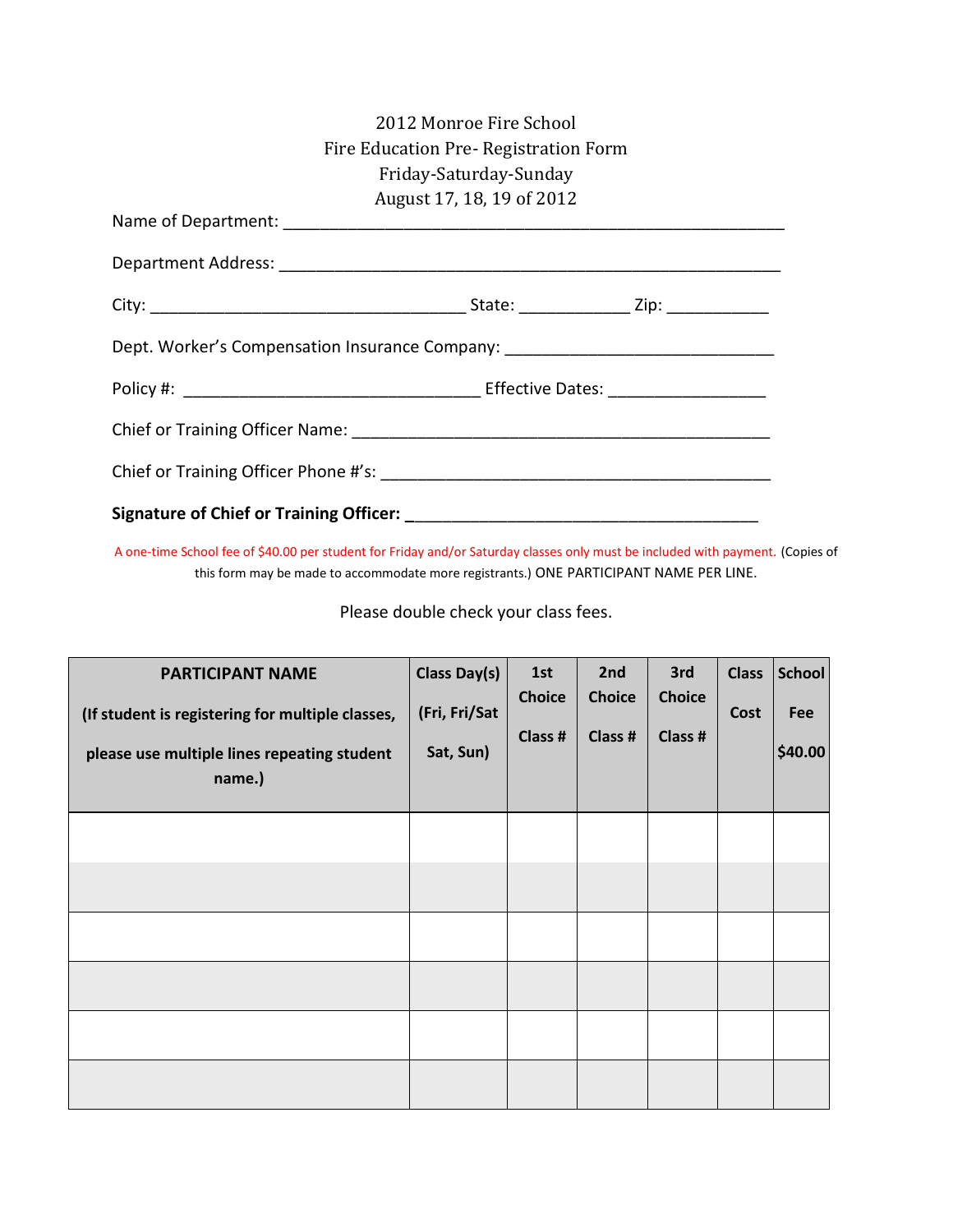## Registration Information- Please Read

Classes will be assigned on a first-come, first-serve basis. Placements will be assigned in the order that registrations are received. There will be no place-holding by telephone or without payment received and the proper registration forms completed. If classes are filled, students will be assigned to their second-choice class. If all choice classes are filled, the participant's fire chief will be contacted for a class selection. **Student's who wish to sign up for more than one class, please use separate lines on the form for each class.**

The *Fire Education Pre-Registration Form* must be received no later than Thursday, August 9th, 2012, to assure placement for desired classes. **Class fees for hands on classes do include lunch. Lunch will be brought to the class site.** Fees for each class are indicated in the description section for the class. You will notice that there is a ONE time \$40.00 school fee per student. Note that SWNIFRA Member Departments are given a discounted rate on all class fees. **Please use care when calculating the fees your department owes for classes as miscalculated fees will impact a registrant's placement in the class.** 

**DO NOT SEND MONEY OR FORMS TO THE MONROE FIRE DEPARTMENT, THE GREEN COUNTY FAIRGROUNDS, OR TO BLACKHAWK TECHNICAL INSTITUTE.** Money or forms sent to any of these will not be accepted.

Each participant must have Worker's Compensation coverage by his or her department or business. A Chief or training officer must complete and sign the *Fire Education Pre-Registration Form.* **THERE WILL BE ABSOLUTELY NO**  PARTICIPATION WITHOUT A PROPERLY COMPLETED FORM. PAYMENT MUST ACCOMPANY THE PRE-*REGISTRATION FORM***.** 

**Please do NOT call the Monroe Fire Dept. for information. PLEASE CALL THE ASSOCIATION CELL PHONE AT 815/721-1855 FOR QUESTIONS OR CLARIFICATIONS.** Class confirmations will be mailed to the address given on the *Pre-Registration Form* until August 8, 2012. After August 8, 2012, call 815/721-1855 for confirmations. Full refunds will be given for cancellations received by August 8th. There will be NO refunds given after that date. **PAYMENT AND A SIGNATURE FROM A CHIEF OR TRAINING OFFICER MUST ACCOMPANY THIS PRE-REGISTRATION FORM.** 

## **CHECK-IN & MISCELLANEOUS**

Fire School participants MUST check in on the first morning of their classes, at which time they can check-in for all classes for the weekend. **Check in will be from 6:30 a.m. to 7:20 a.m.** at the Administration Building of the Fairgrounds, near the front gate. Persons who are not pre-registered may register for any class with openings. However, **walk-in registrants must bring payment, a registration form signed by their chief or training officer, as well as proof of Worker's Compensation insurance.** 

**Classes start promptly at 8:00 a.m.** with a lunch break around noon. **Classes resume or start at 1:00 p.m.** Once the class is completed and the training site has been cleaned, certificates will be issued. Bus transportation will be provided to classes that are held off site. **Buses will load at 7:15 and depart at 7:30** so we can get classes started on time.

Any evidence of alcohol or drug consumption during the classes or lunch breaks will be grounds for dismissal from the class. No refunds or certificates will be issued if a student is dismissed for any reason. Instructors will have full discretion in enforcing this policy.